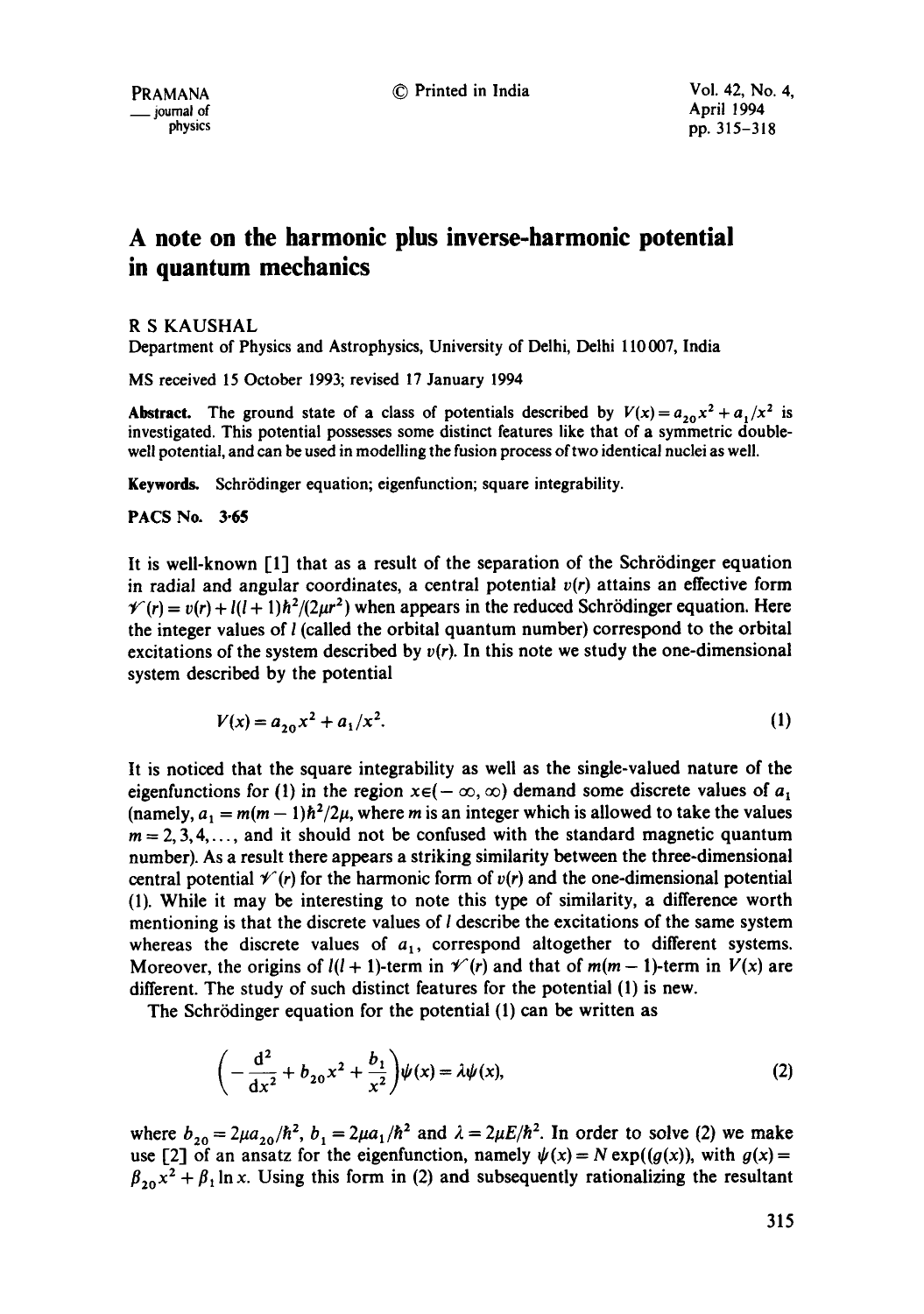## *R S Kaushal*

equation, one obtains the unknown constants  $\beta_{20}$  and  $\beta_1$  in terms of  $b_{20}$  and  $b_1$  as

$$
\beta_{20} = \pm \sqrt{b_{20}}/2;
$$
  $\beta_1 = [1 \pm (1 + 4b_1)^{1/2}]/2.$ 

However, for the well behaved nature of the solution  $\psi(x)$  at  $x = \pm \infty$ , one should choose the negative sign in  $\beta_{20}$  and the positive sign in  $\beta_1$ . This will yield the expressions for the eigenvalue  $\lambda$  and the eigenfunction  $\psi(x)$  as

$$
\lambda = [2 + (1 + 4b_1)^{1/2}] \sqrt{b_{20}}, \tag{3a}
$$

$$
\psi(x) = Nx^{1/2\{1+(1+4b_1)^{1/2}\}}\exp(-\sqrt{b_{20}}x^2/2),\tag{3b}
$$

where the normalization constant, N, can be determined from

$$
\int_{-\infty}^{\infty} |\psi(x)|^2 dx = 1.
$$
 (4)

It may be noted that for the existence of integral  $(4)$  the exponent of x in  $(3b)$ should be a positive integer including zero (say m) i.e.

$$
1 + (1 + 4b_1)^{1/2} = 2m, \quad (m = 0, 1, 2, ...)
$$
  

$$
b_1 = m(m - 1).
$$
 (5)

implying

In fact for  $m = 0$  and 1,  $b_1$  becomes zero and thus reducing the problem to the pure harmonic case. Further, for any nonzero contribution from the inverse-harmonic term in (1) one should have  $m \ge 2$ . Finally,  $\lambda$  and  $\psi(x)$  for the potentials

$$
V(x) = a_{20}x^2 + \frac{m(m-1)\hbar^2}{2\mu x^2}, \quad (m = 2, 3, 4, ...)
$$
 (6)

turn out to be

$$
\lambda = (2m+1)\sqrt{b_{20}},\tag{7a}
$$

$$
\psi(x) = Nx^m \cdot \exp(-\sqrt{b_{20}}x^2/2),\tag{7b}
$$

with the normalization constant given by

$$
N=\left[\frac{2^m\frac{b^{1/2(m+1/2)}}{20}}{\sqrt{\pi}(2m-1)!!}\right]^{1/2}.
$$

For a typical value of  $b_{20}$  (say  $b_{20} = 2.5$ ) the behaviour of the potential (6) and that of the corresponding eigenfunctions is shown in figures 1 and 2, respectively for  $m = 2$ , 4 and 7. Here we have set  $\hbar = 2\mu = 1$ . For  $m \ge 2$ , figure 1 clearly shows the features of a symmetric double-well potential however with an infinite barrier between the two wells. Further, a uniformly shifting tendency of the minima with respect to the increasing values of  $m$  can be noticed alongwith the fact that the energy levels are identical in both the wells. While for even values of  $m$ ,  $\psi(x)$  has two maxima (cf. figure 2) lying symmetrically on either side at  $x = \pm [m(m-1)/b_{20}]^{1/4}$ , there exists a node at  $x = 0$  in  $\psi(x)$  for odd values of m.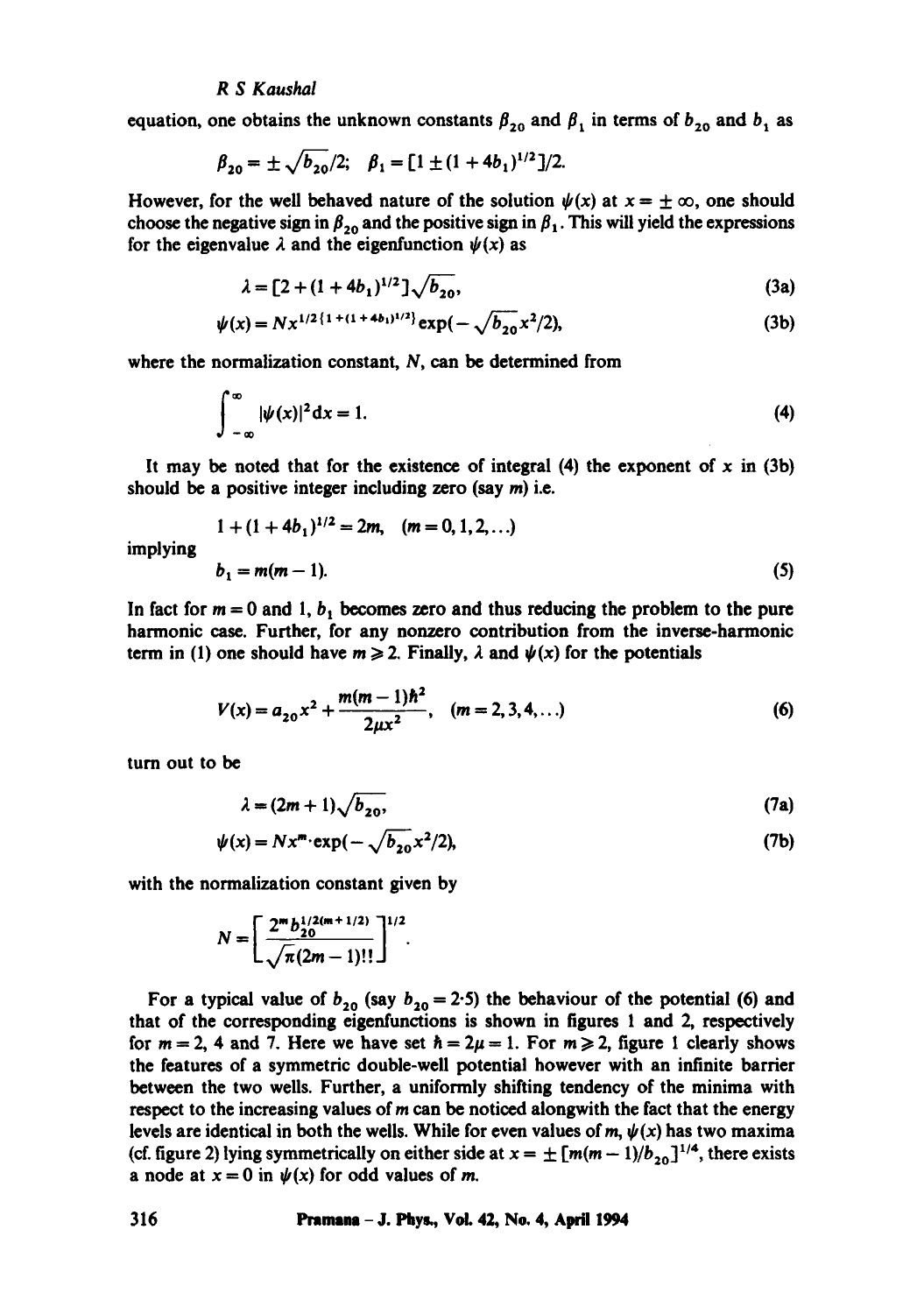*Harmonic plus inverse harmonic potential* 



**Figure 1.** Plot of potential (6) for different values of m and for  $h = 2\mu = 1; b_{20} = 2.5$ .



Figure 2. Plot of the ground state normalized wave functions for parameter values defined for figure 1.

From the point of view of applications of the potential (1) a few remarks are in order: (i) Here we have considered only the ground state of  $(1)$ . For the excited states, however, one can as well start with the ansatz  $\psi(x) = Nf(x) \cdot \exp(g(x))$ , where  $f(x)$  is a polynomial and  $g(x)$  can be chosen as before, and obtain [3] the solution of (2); or else one can look for the solutions of (2) directly in terms of the Laguerre polynomials. (ii) Generalization of (1) to the noncentrai case in two-dimensions is also possible [2] in a straightforward manner, e.g. the cases (a) and (b) of  $\S 2$  (cf. [2]) are worth